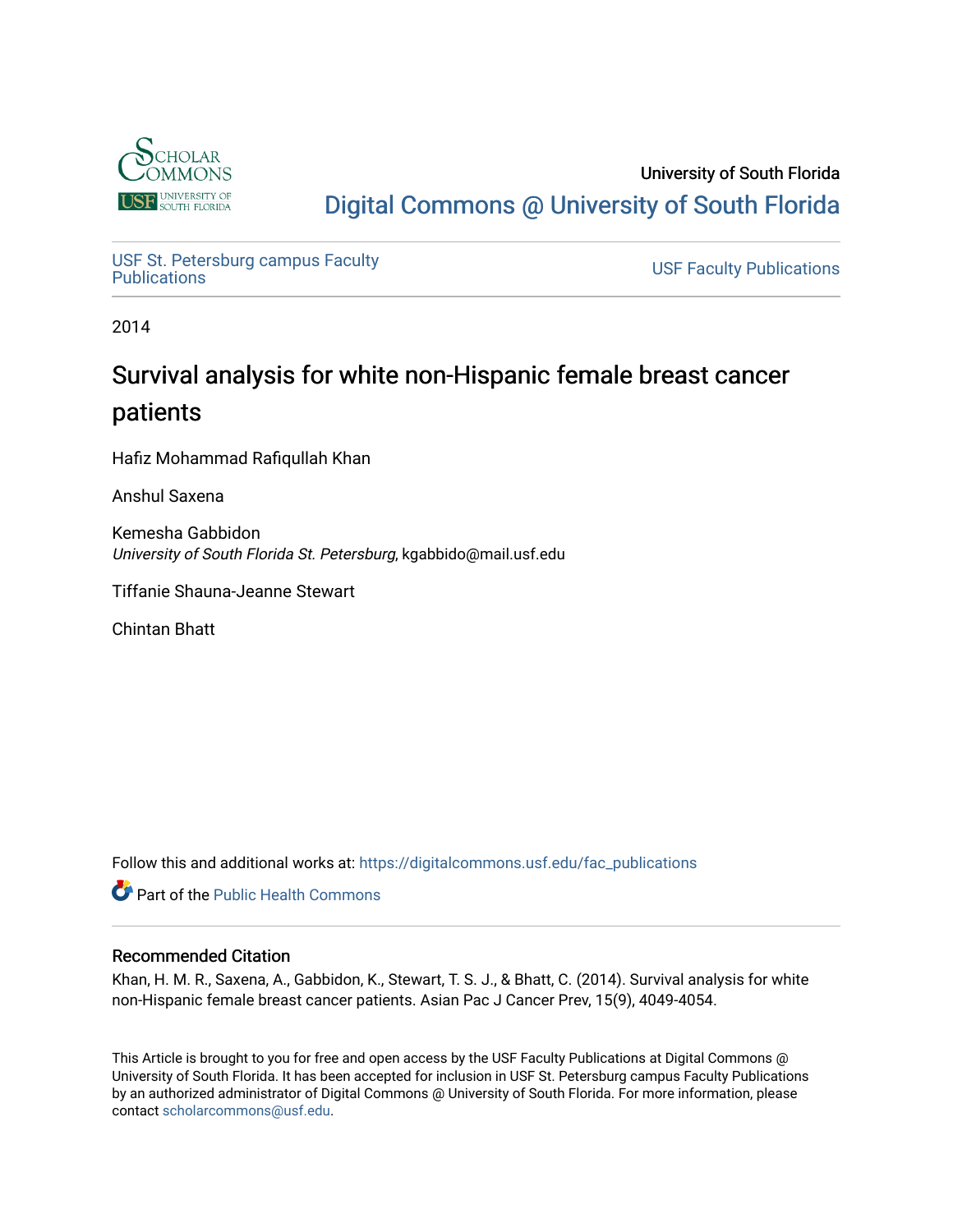See discussions, stats, and author profiles for this publication at: [https://www.researchgate.net/publication/263166042](https://www.researchgate.net/publication/263166042_Survival_Analysis_for_White_Non-Hispanic_Female_Breast_Cancer_Patients?enrichId=rgreq-9beb8c4b991606e66a905f398da7ae73-XXX&enrichSource=Y292ZXJQYWdlOzI2MzE2NjA0MjtBUzo2MDk2OTYxNjc3NzIxNjBAMTUyMjM3NDMwMjM4Nw%3D%3D&el=1_x_2&_esc=publicationCoverPdf)

## [Survival Analysis for White Non-Hispanic Female Breast Cancer Patients](https://www.researchgate.net/publication/263166042_Survival_Analysis_for_White_Non-Hispanic_Female_Breast_Cancer_Patients?enrichId=rgreq-9beb8c4b991606e66a905f398da7ae73-XXX&enrichSource=Y292ZXJQYWdlOzI2MzE2NjA0MjtBUzo2MDk2OTYxNjc3NzIxNjBAMTUyMjM3NDMwMjM4Nw%3D%3D&el=1_x_3&_esc=publicationCoverPdf)

**Article** in Asian Pacific journal of cancer prevention: APJCP · May 2014 DOI: 10.7314/APJCP.2014.15.9.4049 · Source: PubMed

| <b>CITATIONS</b><br>$\overline{1}$                                                  |                                                                                                                | READS<br>25 |                                                                                                                        |  |  |
|-------------------------------------------------------------------------------------|----------------------------------------------------------------------------------------------------------------|-------------|------------------------------------------------------------------------------------------------------------------------|--|--|
|                                                                                     | 5 authors, including:                                                                                          |             |                                                                                                                        |  |  |
|                                                                                     | Anshul Saxena<br>Baptist Health South Florida<br>76 PUBLICATIONS 156 CITATIONS<br>SEE PROFILE                  |             | Kemesha Samantha Gabbidon<br>University of South Florida St. Petersburg<br>22 PUBLICATIONS 40 CITATIONS<br>SEE PROFILE |  |  |
|                                                                                     | <b>Tiffanie S. Stewart</b><br>Florida International University<br>19 PUBLICATIONS 119 CITATIONS<br>SEE PROFILE |             |                                                                                                                        |  |  |
| Some of the authors of this publication are also working on these related projects: |                                                                                                                |             |                                                                                                                        |  |  |
| Project                                                                             | Parents as Early Interventionists View project                                                                 |             |                                                                                                                        |  |  |

Parent Child Sex Conversations in Haitian and Jamaican Families [View project](https://www.researchgate.net/project/Parent-Child-Sex-Conversations-in-Haitian-and-Jamaican-Families?enrichId=rgreq-9beb8c4b991606e66a905f398da7ae73-XXX&enrichSource=Y292ZXJQYWdlOzI2MzE2NjA0MjtBUzo2MDk2OTYxNjc3NzIxNjBAMTUyMjM3NDMwMjM4Nw%3D%3D&el=1_x_9&_esc=publicationCoverPdf)

**Project** 

All content following this page was uploaded by [Kemesha Samantha Gabbidon](https://www.researchgate.net/profile/Kemesha_Gabbidon?enrichId=rgreq-9beb8c4b991606e66a905f398da7ae73-XXX&enrichSource=Y292ZXJQYWdlOzI2MzE2NjA0MjtBUzo2MDk2OTYxNjc3NzIxNjBAMTUyMjM3NDMwMjM4Nw%3D%3D&el=1_x_10&_esc=publicationCoverPdf) on 30 March 2018.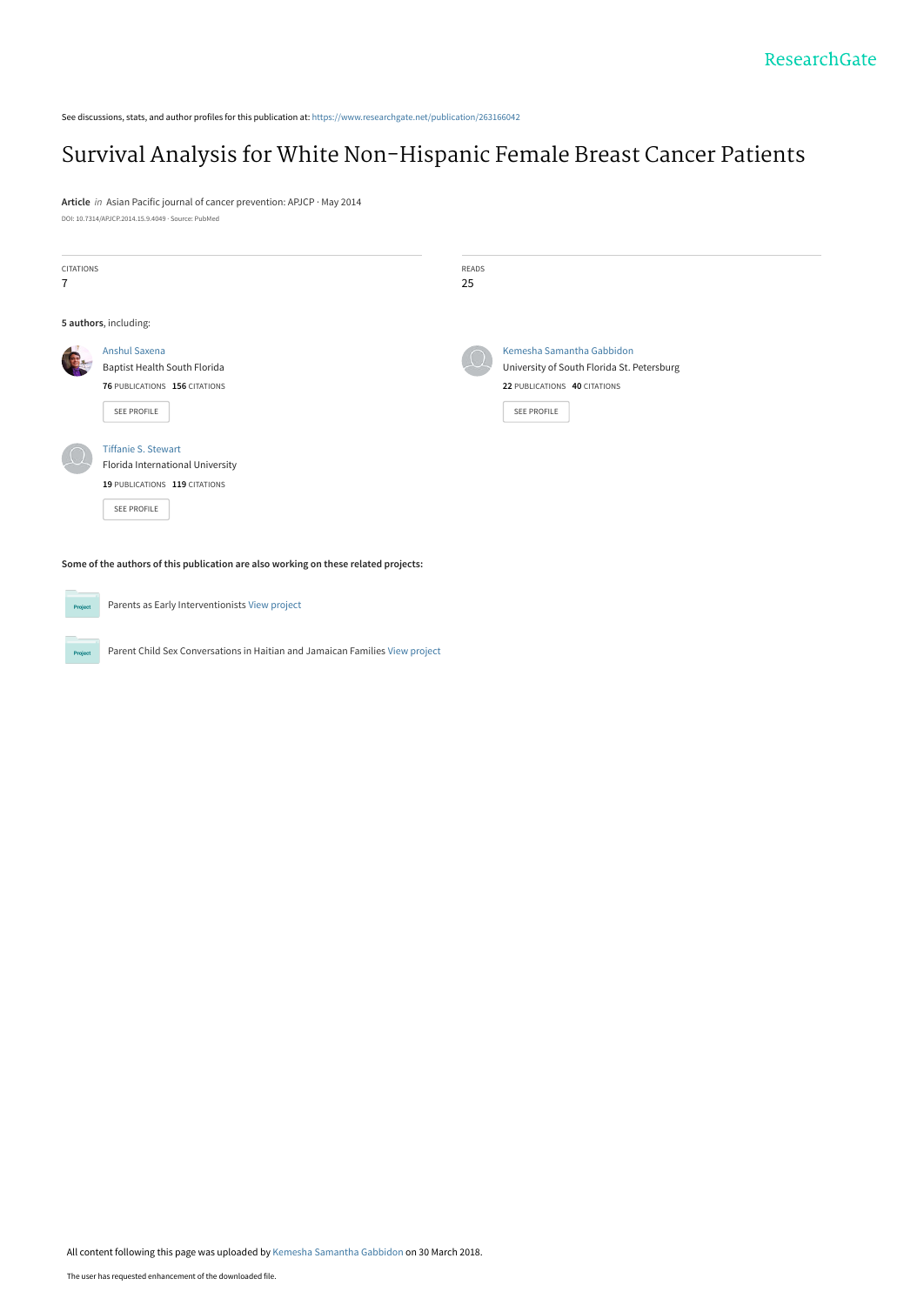## RESEARCH ARTICLE

# **Survival Analysis for White Non-Hispanic Female Breast Cancer Patients**

## Hafiz Mohammad Rafiqullah Khan<sup>1\*</sup>, Anshul Saxena<sup>2</sup>, Kemesha Gabbidon<sup>2</sup>, **Tiffanie Shauna-Jeanne Stewart3 , Chintan Bhatt<sup>4</sup>**

## **Abstract**

**Background: Race and ethnicity are significant factors in predicting survival time of breast cancer patients. In this study, we applied advanced statistical methods to predict the survival of White non-Hispanic female breast cancer patients, who were diagnosed between the years 1973 and 2009 in the United States (U.S.). Materials and Methods: Demographic data from the Surveillance Epidemiology and End Results (SEER) database were used for the purpose of this study. Nine states were randomly selected from 12 U.S. cancer registries. A stratified random sampling method was used to select 2,000 female breast cancer patients from these nine states. We compared four types of advanced statistical probability models to identify the best-fit model for the White non-Hispanic female breast cancer survival data. Three model building criterion were used to measure and compare goodness of fit of the models. These include Akaike Information Criteria (AIC), Bayesian Information Criteria (BIC), and Deviance Information Criteria (DIC). In addition, we used a novel Bayesian method and the Markov Chain Monte Carlo technique to determine the posterior density function of the parameters. After evaluating the model parameters, we selected the model having the lowest DIC value. Using this Bayesian method, we derived the predictive survival density for future survival time and its related inferences. Results: The analytical sample of White non-Hispanic women included 2,000 breast cancer cases from the SEER database (1973-2009). The majority of cases were married (55.2%), the mean age of diagnosis was 63.61 years (SD = 14.24) and the mean survival time was 84 months (SD = 35.01). After comparing the four statistical models, results suggested that the exponentiated Weibull model (DIC= 19818.220) was a better fit for White non-Hispanic females' breast cancer survival data. This model predicted the survival times (in months) for White non-Hispanic women after implementation of precise estimates of the model parameters. Conclusions: By using modern model building criteria, we determined that the data best fit the exponentiated Weibull model. We incorporated precise estimates of the parameter into the predictive model and evaluated the survival inference for the White non-Hispanic female population. This method of analysis will assist researchers in making scientific and clinical conclusions when assessing survival time of breast cancer patients.**

**Keywords:** Breast cancer survival data - statistical probability models - Bayesian inference - predictive inference

*Asian Pac J Cancer Prev,* **15 (9)**, 4049-4054

## **Introduction**

Cancer accounts for approximately 20% of all cause specific mortality in the world (WHO, 2013a). Cancer has been identified as the predominant cause of death in developed nations and is also the second most common cause of death in developing nations due to limited resources (Jemal et al., 2011).

Nearly 32.6 million people were diagnosed with cancer in the past 5 years prior to 2012. In the same year, 14.1 million were diagnosed as new cancer cases, and an estimated 8.2 million people died due to cancer. Among these, female breast cancer accounted for nearly 522,000 deaths and 1.67 million new cases. Responsible for nearly

14.3% of all cancer related deaths worldwide, breast cancer is also the most fatal cancer among females aged between 20-59 (Ferlay et al., 2013; WHO, 2013b).

Globally, the projections for new breast cancer cases in the year 2020 indicate an increase of 18%; and in the United States, a 14.4% increase is projected (Ferlay et al., 2013). It has been suggested that during the year 2000 to 2009, the overall annual percentage change (APC) in breast cancer incidence has increased in the U.S. For women aged 40-49, most racial and ethnic groups showed an overall APC increase of 1.1% (p<0.001) (Hou and Huo, 2013).

Breast cancer incidence is increasing among women in the U.S. In the year 2012, an estimated 226,870 new

*1 Department of Biostatistics, 2 Department of Health Promotion and Disease Prevention, <sup>3</sup> Department of Dietetics and Nutrition, 4 Department of Epidemiology, Robert Stempel College of Public Health and Social Work Florida International University, Florida, USA \*For correspondence: hmkhan@fiu.edu*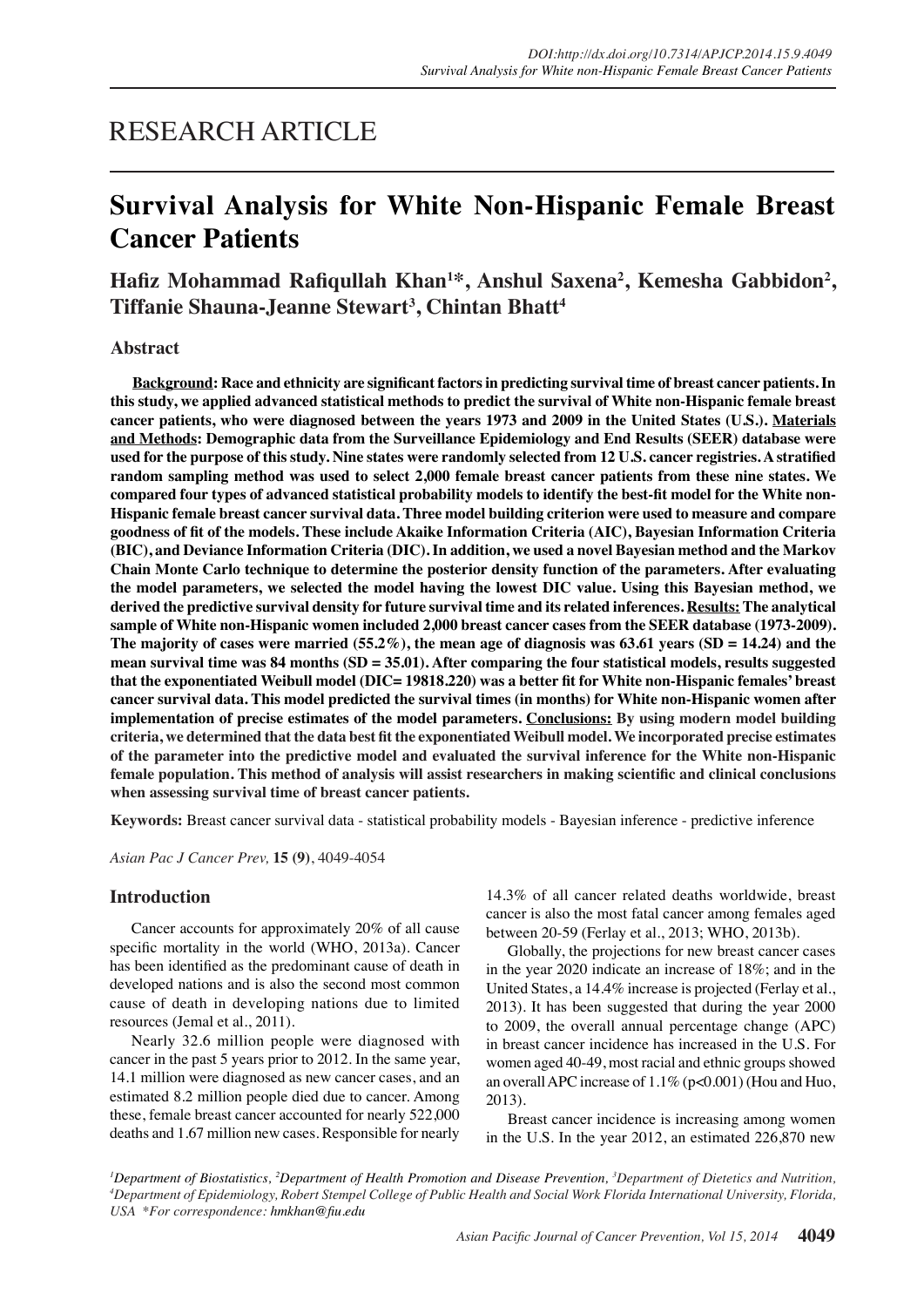#### *Hafiz Mohammad Rafiqullah Khan et al*

breast cancer cases and 39,510 deaths occurred due to the breast cancer (ACS, 2013; Siegel et al., 2014). In the year 2010, breast cancer patients in the U.S. spent around \$16.5 billion in care and medical services; which is approximately 13% of the total estimated national expenditure on cancer care. It is projected that this figure will reach \$23.34 billion in the year 2020, and is going to be the second largest expenditure in medical care for cancer (Mariotto et al., 2011; Montero et al., 2012). About 14% of women in the U.S. are expected to develop breast cancer in their lifetime and the associated costs of care will affect their survival (ACS, 2013). Among these women, breast cancer affects ethnicities at different rates (DeSantis et al., 2011). A higher incidence of 417 cases per 100,000 is reported among White females compared to other racial groups (White et al., 2013).

The survival of breast cancer patients also depends on factors such as genetics, age at diagnosis, stage of the cancer, access to care, weight, physical activity status, alcohol consumption, disease co-morbidities, social, economic, environmental factors, and ethnicity (Graeser et al., 2009; Kwan et al., 2010; Protani et al., 2010; Peairs et al., 2011; Sprague et al., 2011; ACS, 2013). Screening guidelines have also evolved based on the research findings correlating breast cancer-screening and survival times. Presently, it is recommended that women between ages 20 to 39 complete a clinical breast examination (CBE) every 3 years. Those who are asymptomatic but aged 40 years or older are recommended to receive CBE every year (Robertson et al., 2011; Smith et al., 2013). Women who have a history of breast cancer in their families should start screening on a regular basis before age 40. The most recognizable signs and symptoms of breast cancer often appear in the later stages of the disease, making it imperative to detect, diagnose, and treat breast cancer early (Walker et al., 2013).

The Centers for Disease Control and Prevention (CDC) has identified that between the years 1999-2010, White women accounted for the highest incidence of breast cancer and the third highest mortality rates from the disease (CDC, 2012). However, White women have a higher five-year survival rate when compared to other racial groups. Death rates among White women have declined 2% from 1997 to 2007; this decline is not found in other racial or ethnic groups (DeSantis et al., 2011). Research shows that White women, older than age 40 had higher rates of breast cancer compared to black women in the same age group (Clarke et al., 2012).

According to the American Cancer Society, the incidence of age-adjusted breast cancer vary greatly from state to state for example, they may range from 47.79 cases per 100,000 in Connecticut to 20.25 cases in rural Georgia, the death rates range from 27.6 per 100,000 in Alaska to 17.5 per 100,000 in New Hampshire (ACS, 2013). The contrast in incidence and mortality rates among race, ethnicity and other determinants demonstrate a need for statistical modeling to predict the survival times. Patients diagnosed with breast cancer, visit clinics, healthcare units, and hospitals to receive modern treatments to improve their prognosis. Advancements in modern technology are able to help patients determine survival

days. In addition, there is a huge demand for new uses of statistical analyses in order to facilitate new discoveries, diagnosis, and treatment planning.

The objectives of this paper are: *i*) to analyze demographic variables of the selected sample; *ii*) to demonstrate that the breast cancer survival data follows a specific probability model by using model selection criterions for goodness of fit tests; *iii*) to perform the Bayesian analysis of the posterior distribution for the parameters; and *iv*) to derive Bayesian survival inference for future times by using the best fit model.

### **Materials and Methods**

We used breast cancer data (N=657,712) from Surveillance, Epidemiology and End Results website (SEER, 2010). The data contains information for breast cancer patients from 1973 to 2009, and covers 12 cancer registries among the 50 U.S. states. A stratified random sampling method was used to select nine of the 12 available states to provide a representative sample of White non-Hispanic categories (Figure 1). The total SEER data included 4,269 males and 653,443 females. Among the 608,032 total females, 22,639 were White Hispanic, and 531,562 were White non-Hispanic. Men were not included in this study due to the small chance (0.70% of total patients) of breast cancer occurring within this group.

#### *Selected patients and their demographic characteristics*

A random sample of 2,000 White non-Hispanic cancer cases was included in the data analysis representing nine states in the U.S. (Figure 1). Simple random sampling (SRS) methodology was used to select a representative sample of patients and to minimize selection bias.

Health care professionals use various statistical probability modeling techniques to determine the prognosis of cancer patients. Often times the data stored in various cancer registries or databases are utilized. Survival data taken from these databases follow several statistical probability models, for example exponential, Weibull, Exponentiated Exponential (EE), Exponentiated Weibull (EW), Beta Generalized Exponential (BGE), Beta inverse Weibull (BIW) model, among others. For accurate predictions, it is imperative that the data fit the appropriate model. Different racial and ethnic groups may follow different distribution patterns and so it is important to use



**Figure 1. White Non-Hispanic Breast Cancer Cases (n=2,000) Randomly Selected from the Nine States (darker blue color represents the selected states)**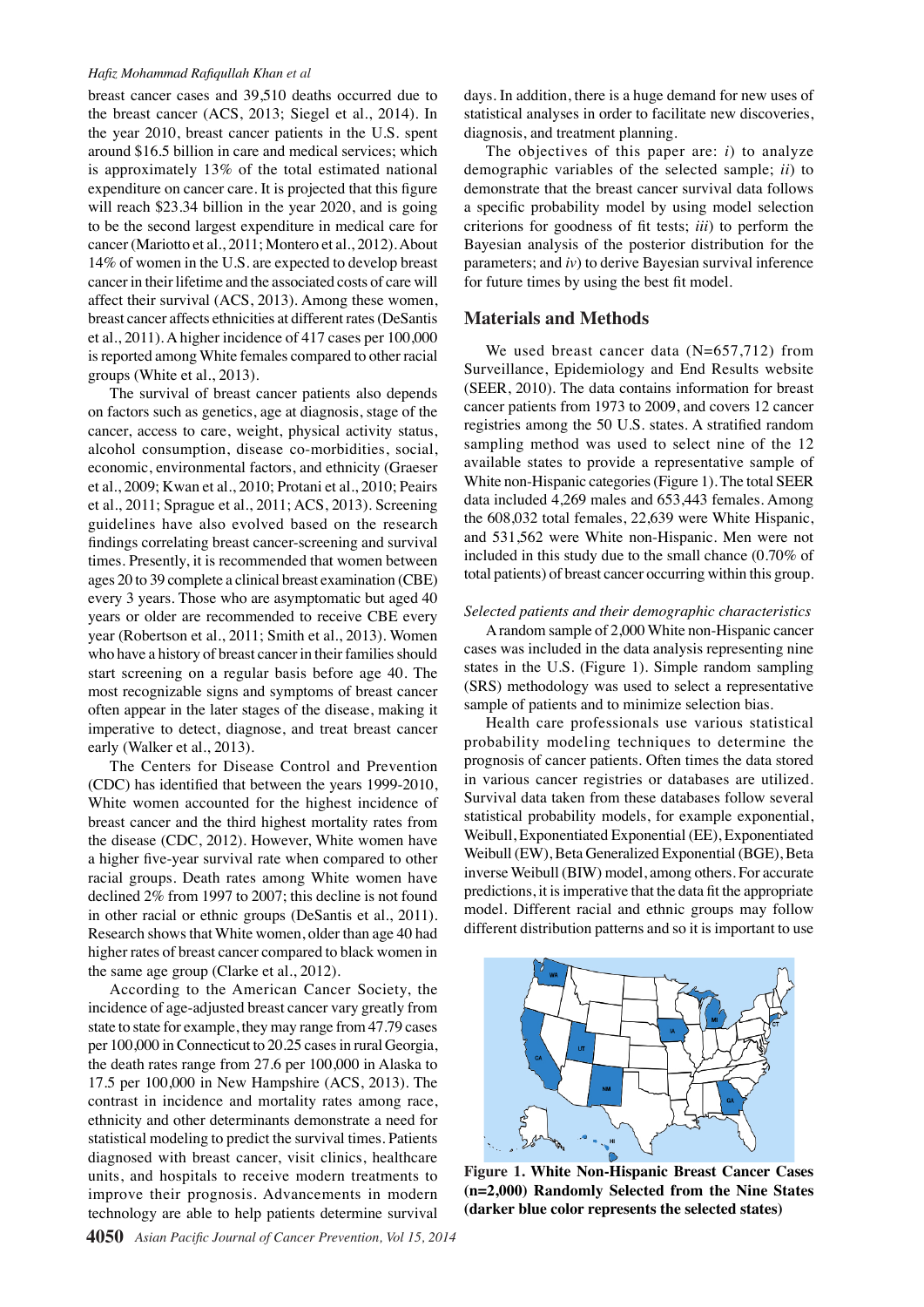statistical methodologies to draw clinical inferences.

Khan et al. (2014a), discussed in details four types of statistical probability models. These models include EEM, EWM, BGEM, and BIW, which were briefly used in this study. There are two parameters, shape  $(\alpha > 0)$  and scale  $(\lambda > 0)$  for the EEM (Khan et al. 2014b). The Weibull model has three parameters,  $\alpha$  > 0 and  $\beta$  > 0 are the shape parameters, and  $\lambda$ >0 is the scale parameter (Khan et al. 2014c). The beta generalized exponential model has four parameters, where the shape parameter,  $\alpha$  > 0 and the scale parameter,  $\lambda > 0$ , and additional two parameters, a>0 and b>0 are essential for varying tail weight and to present skewness (Barreto-Souza et al., 2010). The beta inverse-Weibull (BIW) model is another type of statistical probability model, where  $β$  is the shape parameter, and two extra parameters, a>0 and b>0, are used to introduce skewness and tail weight (Khan et al. 2014c, 2014d).

In exploration of the posterior probability for the parameters from the EEM, BGEM, EWM and BIWM, an innovative Bayesian method may be used to achieve posterior inference. In the healthcare research field, Bayesian statistics have become more popular because of its use of parametric and model-based inference, and its applicability to clinical diagnostics, potentially improving the field of translational research. Data and model parameters are random variables in the Bayesian estimation technique; data is termed as "observed" and parameters are termed as "unobserved" variables. The joint distribution of the posterior parameters is determined by multiplication of the likelihood and prior. The likelihood relies on the model of underlying process given any values for parameters, it is measured as a conditional distribution that specifies the probability of the observed data. Prior and likelihood combine all the available information about the parameters, and manipulates the joint distribution in many ways and makes inference about the parameters given the data. Given a set of observed data, the Bayesian inference develops the posterior distribution for the parameters which allows population predictions when applied to datasets. For more information regarding Bayesian method and its inference, the readers are referred to other works (Khan et al., 2012a; 2012b; 2013a; 2013b).

SPSS software (IBM SPSS, 2011) was used to gather descriptive statistics. Nine out of 12 states were used to extract data and a geographic map was drawn for White non-Hispanic women cases using the Google fusion table (Gonzalez et al., 2010). Mathematica version 8.0 (Wolfram Research, 2012), an advanced computational software produced a graphical representation of the predictive density for a single future survival time for the selected sample. Furthermore, it was used to obtain additional predictive inferences for the survival times. To assess goodness of fit, summary results of the posterior parameters, and to execute related calculations WinBugs software (MRC Biostatistics Unit, 2013) was used.

### **Results**

Frequency of the sample of breast cancer cases ranged from 366 (Connecticut) to 25 (Hawaii), and thus the percentage of White non-Hispanic females with breast

cancer cases in the analysis varied from 1.3% to 18.3% for various states (Table 1). The second highest percentage of selected patients was observed from Washington and the next highest from Michigan.

The quartiles for the mean age at diagnosis were 52, 63, and 75 years, respectively (Table 2). The mean and median age at diagnosis were close and suggested an approximate normal distribution. The median survival time was 87 months and ranged between 38-160 months for White non-Hispanic females. The majority of the females in the analytical sample were married (55%).

#### *Best fit survival model and its parameters*

Khan et al. (2014b) discussed in details about three model selection criteria; Akaike Information Criterion (AIC), Deviance Information Criterion (DIC), and Bayesian Information Criterion (BIC). The DIC, a measure of fit is widely used for the comparison of different models. The Markov Chain Monte Carlo (MCMC) method is used to attain the posterior distribution of parameters for the sample. The DIC values can be either positive or negative, however, the model with smaller values is considered better than those with larger values. As with DIC and AIC, the model containing the lower Bayesian Information Criterion (BIC) values is considered better between any two estimated models. Bayesian Information

**Table 1. Frequency Distribution of Nine Selected States for White Non-Hispanic Breast Cancer Cases**

| White non-Hispanic female |           |  |
|---------------------------|-----------|--|
|                           | %         |  |
| 148                       | 7.4       |  |
| 25                        | 1.3       |  |
| 278                       | 13.9      |  |
| 327                       | 16.3      |  |
| 96                        | 4.8       |  |
| 139                       | 7         |  |
| 348                       | 17.4      |  |
| 273                       | 13.6      |  |
| 366                       | 18.3      |  |
| 2,000                     | 100       |  |
|                           | Frequency |  |

**Table 2. Descriptive Statistics for White Non-Hispanic Breast Cancer Cases**

| Characteristics             | Categories                             | White          |
|-----------------------------|----------------------------------------|----------------|
|                             |                                        | non-Hispanic   |
| Age at diagnosis (years)    | Mean                                   | 63.31          |
|                             | <b>SD</b>                              | 14.24          |
|                             | Median                                 | 63             |
|                             | Range                                  | 15-104         |
|                             | Quartile $(Q_1, Q_2, \text{and } Q_3)$ | 52, 63 and 75  |
|                             | Variance                               | 202.74         |
| Survival time (months)      | Mean                                   | 84.17          |
|                             | <b>SD</b>                              | 35.01          |
|                             | Median                                 | 87             |
|                             | Range                                  | 38-160         |
|                             | Quartile $(Q_1, Q_2,$ and $Q_3)$       | 60, 87 and 118 |
|                             | Variance                               | 1225.5         |
| Marital status at diagnosis | Single                                 | 182            |
|                             | Married                                | 1103           |
|                             | Separated                              | 29             |
|                             | Divorced                               | 153            |
|                             | Widowed                                | 464            |
|                             | Unknown                                | 69             |
|                             |                                        |                |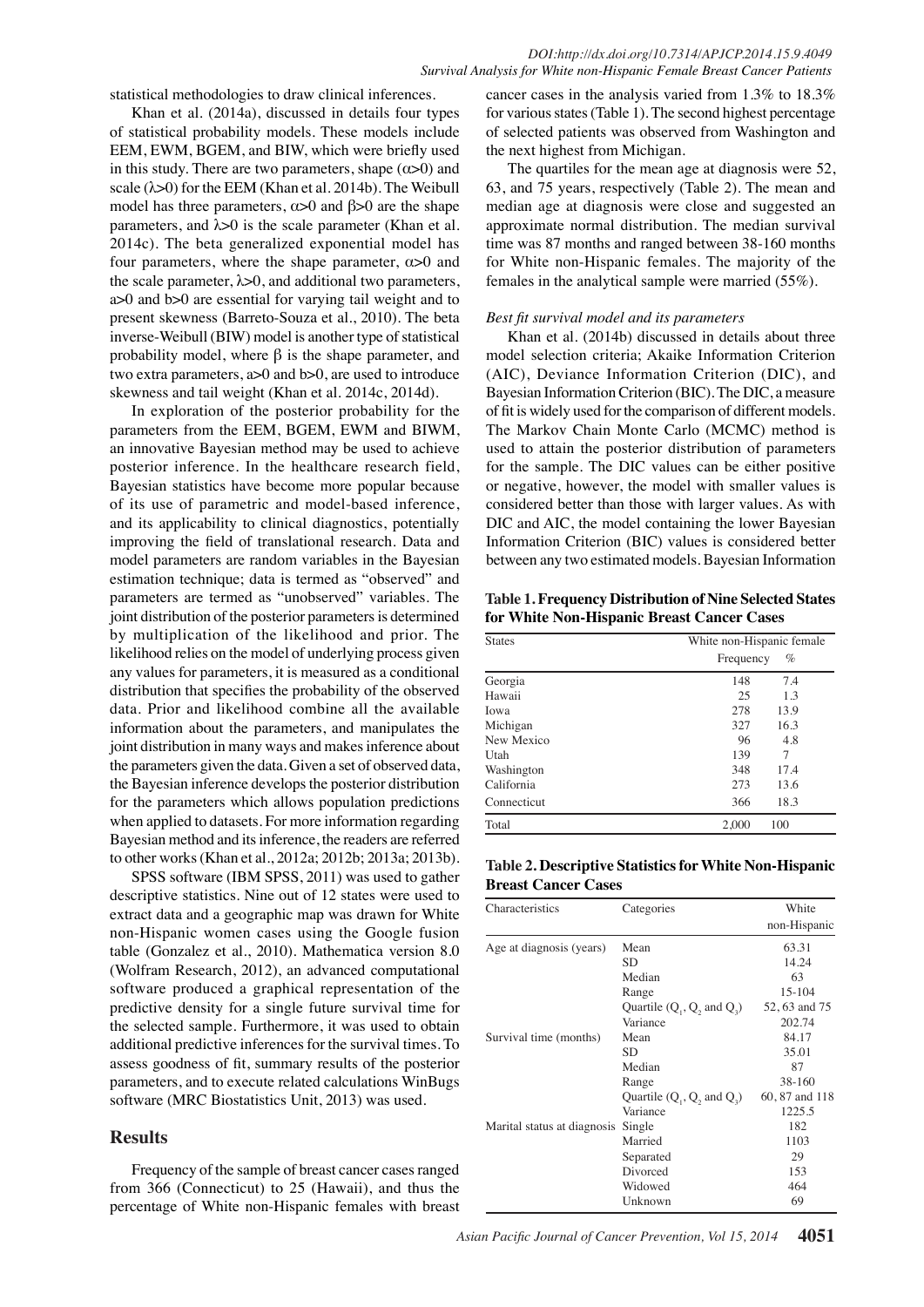#### *Hafiz Mohammad Rafiqullah Khan et al*

Criterion (BIC) is an asymptotic result assumed that the distribution of data is an exponential family.

We used log-likelihood function of the models in WinBugs (MRC Biostatistics Unit, 2013) and applied them for White non-Hispanic survival data. The AIC, BIC, and DIC values are calculated and the summary results of the measures of goodness of fits are reported in Table 3.

Table 3 consists of AIC, BIC, and DIC values for the EE, EW, BGE, and BIW models. Comparing the estimated values of all AIC, BIC, and DIC for the models, the EWM fits better for the survival times because it produces the smallest values of AIC and DIC.

Table 4 presents the summary results (Mean, SD, MC Error, Median, and Confidence Intervals) of the parameters in the case of best-fit exponentiated Weibull model for White non-Hispanic female breast cancer cases.

Figure 2 displays the graphical representation of the parameters. It is noted that all the parameters produced skewed distributions. Parameter values when plotted showed that alpha and beta are negatively skewed, and lambda is positively skewed. The range (95% CI) of these parameter values are described in Table 4. After 50,000 iterations, the kernel density appears smoothened.

**Table 3. Selection of the Models for White Non-Hispanic Females on the Basis of AIC, BIC, and DIC Criterions**

| Model criterions             | AIC.    | <b>BIC</b> | DIC.      |
|------------------------------|---------|------------|-----------|
| Exponentiated exponential    | 19826.4 | 19837.001  | 19826.378 |
| <b>Exponentiated Weibull</b> | 19821.7 | 19838.102  | 19818.22  |
| Beta generalized exponential | 19828.5 | 19850.903  | 19824.524 |
| Beta inverse Weibull         | 19866.3 | 19883.102  | 19860.298 |

**Table 4. Summary Results of the Posterior Parameters in the Case of Exponentiated Weibull for White Non-Hispanic Females Breast Cancer Cases (n=2,000; sample=50,000)**

| Node               | Mean  | SD.               | MC error Median | 95% CI                                                     |
|--------------------|-------|-------------------|-----------------|------------------------------------------------------------|
| Alpha 7.25<br>Beta | 1.092 | 0.1189<br>0.00643 | 0.001082 7.28   | (6.949, 7.385)<br>$1.74E-04$ $1.093$ $(1.076, 1.101)$      |
|                    |       |                   |                 | Lambda 0.0189 5.34E-04 1.49E-05 0.01875 (0.01833, 0.02031) |

**Table 5. Future Inference Based on the EWM for White Non-Hispanic Breast Cancer Cases Survival Data**

|                     | Summary                    | White non-Hispanic      |
|---------------------|----------------------------|-------------------------|
|                     | Mean                       | 90.836                  |
|                     | <b>Standard Error</b>      | 0.860919                |
| Raw moments         | $m_{1}$                    | 90.836                  |
|                     | $m_{\overline{2}}$         | 9733.54                 |
|                     | $m_{\tilde{t}}$            | 1.21411×10 <sup>6</sup> |
|                     | $m_{\scriptscriptstyle 4}$ | 1.73738×10 <sup>8</sup> |
| Corrected moments   | $\mu_{1}$                  | 90.836                  |
|                     | μ,                         | 1482.36                 |
|                     | $\mu_{\alpha}$             | 60649.6                 |
|                     | $\mu_{4}$                  | 1.02316×10 <sup>7</sup> |
| Skewness & Kurtosis | $\beta_1$                  | 1.12925                 |
|                     | $\beta_{2}$                | 4.65624                 |
|                     | γ,                         | 1.06266                 |
|                     | γ,                         | 1.65624                 |
| Survival intervals  | 90%                        | (33.6239, 156.1253)     |
|                     | 95%                        | (28.6290, 170.4252)     |
|                     | 98%                        | (19.9019, 200.7740)     |
|                     | 99%                        | (15.6533, 219.8770)     |

**4052** *Asian Pacific Journal of Cancer Prevention, Vol 15, 2014*

### *Survival inference*

We developed a predictive survival model using the results of the best-fit model to demonstrate the survival time of White non-Hispanic women with breast cancer patients. By using the values of model selection criterion found in Table 3, it is identified that the data follows the exponentiated Weibull model. Applying the Bayesian survival model, we assume the data set  $x=(x_1, \ldots, x_n)$ represent *n* White non-Hispanic female breast cancer cases survival days that follow the exponentiated Weibull model, and let y be a future survival time, then following Khan et al. (2011), the predictive density of y given the observed White non-Hispanic survival data  $x$ , is given by  $p(y | x) =$  $\iiint p(y | \alpha, \beta, \lambda) p(\alpha, \beta, \lambda | x) d\lambda d\beta d\alpha$ , where,  $p(\alpha, \beta, \lambda | x)$  is the posterior density function, and *p(y | α, β, λ)* represents the probability density function for a future survival time (*y*) that is defined from the best fit exponentiated Weibull model.

Graphical representation of the predictive density is shown in Figure 3 based on the survival times of White non-Hispanic cases.

Figure 3 presents the predictive survival density function. The predictive density (Figure 3) for the survival



**Figure 2. Kernel Density of the Posterior Parameters in the Case of Exponentiated Weibull for White Non-Hispanic Females Breast Cancer Cases (n=2,000)**



**Figure 3. Predictive Density for White Non-Hispanic Female Breast Cancer Patient's Survival Data**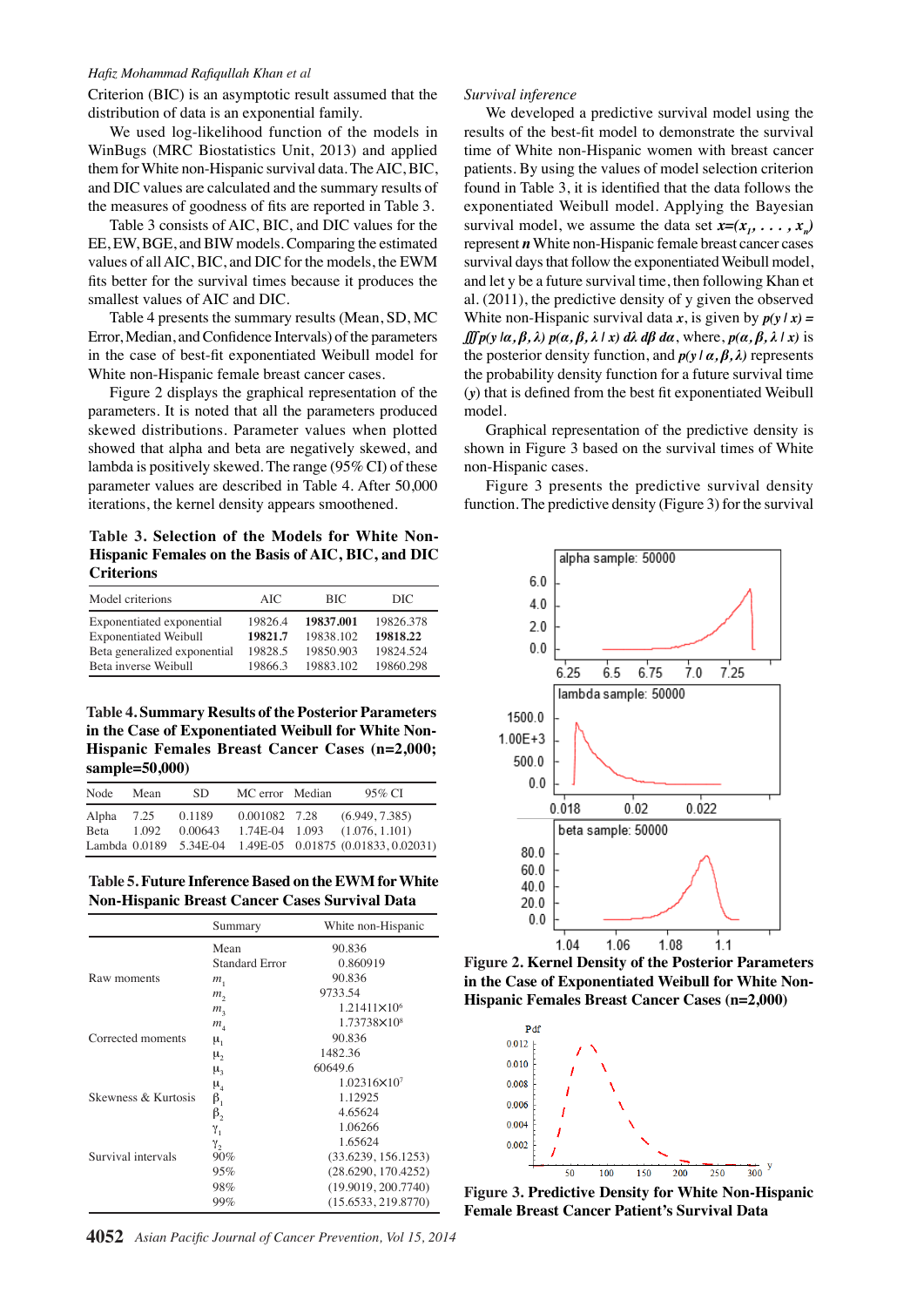ranging from 28.629 to 170.4252 (95% CI).

times appears to be unimodal and it is positively skewed,<br> **31.3** the simulation of the particle system and it is positively skewed,<br>
Table 5 contains summary statistics for future survival in Figure 3 shows the graphical Table 5 contains summary statistics for future survival times of the patients. We identified that the survival times are higher for future patients compared with existing diagnosed patients. We obtained the raw and corrected moments for the survival inference for future White non-Hispanic female breast cancer patients. Since Kurtosis is <3, we can assume that the future survival values follow a platykurtic distribution. The data points represent a flat has a wider peak. Since Skewness is  $>0$ , majority of the data falls to the left of the mean, with extreme values to the right.

### **Discussion**

cancer between the years 1973 to 2009 in the U.S., several statistical models were used to show the best-fit for the breast cancer survival data. The sample consisted of 2,000 White non-Hispanic women; stratified random sampling was used at the state level and simple random sampling used within the nine states.

The Mean (SD), age (in years) at diagnosis for breast cancer cases was 63.31 (14.24), with age 15 being the minimum age at diagnosis for White non-Hispanic women. The highest mortality rates among women diagnosed with breast cancer are those that are 50 years or older (SEER, 2010). Survival time ranged from 38 to 160 months, with a Mean (SD), 84.17 (35.01) months. The majority of these cases were married.

To speed up performance of the Bayesian posterior parameters and to draw their corresponding dynamic kernel densities, a reparameterization method was used for the exponentiated Weibull model. After running 50,000 Monte Carlo repetitions reported with negligible MC errors we obtained posterior inference for the parameters.

Given the breast cancer survival model, we were able to determine the inference for posterior parameters using the Bayesian method. By using the Markov Chain Monte Carlo method, the inferences for the posterior parameters for the best-fit model are reported for White non- Hispanic females.

Based on the goodness of fit analysis, the breast cancer survival sample for White non- Hispanic women followed the exponentiated Weibull (EW) distribution. The lowest DIC value was 19818.220, indicating the best goodness of fit. In this case under the selection of EW distribution, Mean (SD) values for **α**, **β**, and **λ** are 7.25 (0.1189), 1.092 (0.00643), and 0.0189 (5.34×10-4), respectively. The dynamic kernel density for each of the parameters is reported for White non-Hispanic females so that one can observe the shape of the kernel density. It was noticed that all parameters displayed skewed distributions.

In the case of the survival inference, the best fit statistical survival model and the Bayesian method were used to derive a predictive model for a single future survival time. A summary table for the predictive mean, standard error, and 95% future survival intervals are provided on the basis of the predictive density. According

to the results, the shape of the future survival model for White non-Hispanic women is positively skewed.

distribution as compared to a normal distribution, whic**h00.**&urvival times accurately within 90%-99% confidenc**E00.0** Figure 3 shows the graphical representations of White non-Hispanic female future survival times using the exponentiated Weibull distribution in the Bayesian method. Higher survival times are identified for White non-Hispanic women compared to the existing survival times. For ethnicity, we report the predictive raw and corrected moments, predictive skewness, and kurtosis for future survival time in Table 5. The model is able to predict

**20.3 6.3 10.1** intervals while taking into account multiple parameters. We identified a <del>data-</del>based statistical probability model

25.0 ests are imperative in the selection of the best statistical 25.0 For White non-Hispanic women diagnosed with breast 50.0 rder to predict survival times among sthe licity and for<sup>50</sup>.0 75.0 **From the 1978-2009 SEER** database to demonstrate the **75.80.0 46.8 56.3** for White non- Hispanic women. Statistical probability probability models**se.n**survival samples of ethnicity. AIC,<br>BIC, and DIC model selection *x*-riterions were used to 30.0 31 0 0 effectiveness of predicting breast cancer survival data models are important for posterior model parameters in describing inferences for observations. To best determine a fitted model, methods for measuring the goodness of fit  $BIC$ , and  $DIC$  model selection *c*riterions were used to develop statistical probability model for ethnicity.

0 Newly Mission diagnosed treatments Newly diagnosed with treatment Persistence or recurrence Remission These findings will be beneficial to healthcare researchers and practitioners to aid in  $\overline{a}$  the prediction of a patient's possible survival time given the patient's current state and medical history. Therefore, the findings may work to improve knowledge, demonstrate scientific discovery and innovation. This the improve the diagnosis and treatment of breast cance  $\frac{p}{q}$  cases within the United  $\frac{1}{2}$ States and the world $\frac{1}{2}$ 

None

Newly diagnosed without treatment

Alan diagnose diagnosed treatment of the set of  $\mathbf{A}$ 

**12.8**

**51.1 46.8 56.3**

**38.0 31.3**

**20.3 6.3 10.1**

**25.0 30.020.3 6.3 10.1**

**46.8 56.325.0 27.6 33.1 31.3 30.023.7**

## **References**

ACS (2013). Cancer Facts and Figures. Atlanta: American Cancer Society. Retrieved from: http://www.cancer.org/ research/cancerfactsstatistics/breast-cancer-facts-figures. [Accessed September 15, 2013]

ㅎ lewly

- Barreto-Souza W, Santos AHS, Cordeiro GM (2010). The beta generalized exponential distribution. *J Stat Comput Sim*, **80**, 159-72.
- CDC (2012). Breast Cancer Rates by Race and Ethnicity. Available at: http://www.cdc.gov/cancer/breast/statistics/ race.htm. Accessed June 12, 2012.
- Clarke CA, Keegan THM, Yang J, et al (2012). Age-specific incidence of breast cancer subtypes: understanding the black-white crossover. *J Natl Cancer Inst*, **104**, 1094-101.
- DeSantis C, Siegel R, Bandi P, Jemal A (2011). Breast cancer statistics. *CA Cancer J Clin*, **61**, 409-18.
- Ferlay J, Soerjomataram I, Ervik M, et al (2013). Cancer Incidence and Mortality Worldwide: IARC Cancer Base. GLOBOCAN 2012, 1 (11). Lyon, France: International Agency for Research on Cancer. Available from: http:// globocan.iarc.fr, [Accessed December 20, 2013].
- Gonzalez H, Halevy AY, Jensen CS, et al (2010). Google fusion tables: web-centered data management and collaboration. In Proceedings of the 2010 ACM SIGMOD International Conference on Management of data (pp. 1061–66). New York, NY, USA: ACM.
- Graeser MK, Engel C, Rhiem K, et al (2009). Contralateral breast cancer risk in BRCA1 and BRCA2 mutation carriers. *J Clin Oncol*, **27**, 5887-92.

Hou N, Huo D (2013). A trend analysis of breast cancer incidence